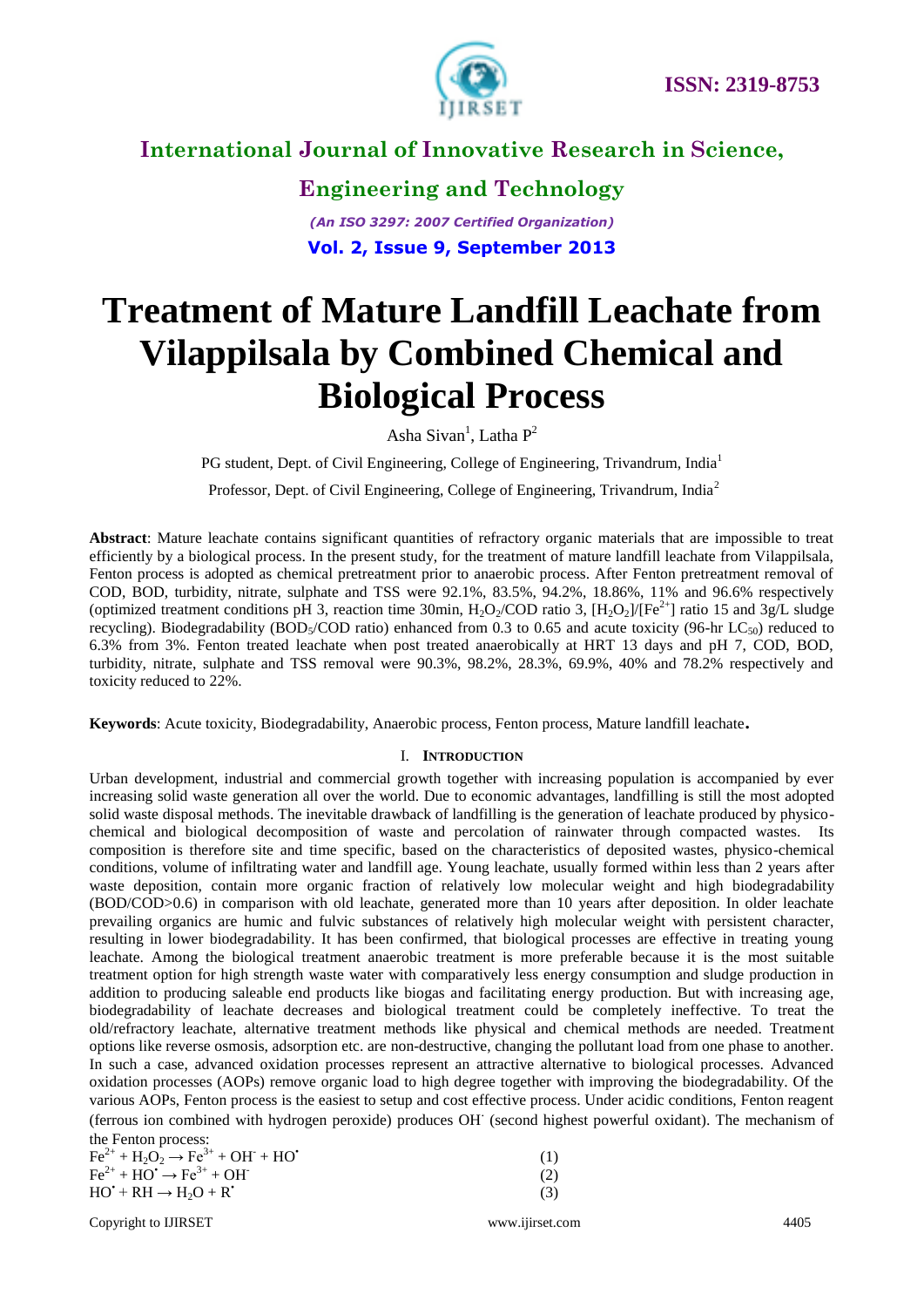

### **Engineering and Technology**

*(An ISO 3297: 2007 Certified Organization)* **Vol. 2, Issue 9, September 2013**

(4)

#### $R^{\bullet} + Fe^{3+} \rightarrow R^+ + Fe^{2+}$

Several authors have studied the optimization of parameters influencing Fenton process and have achieved efficient removal of organics from landfill leachate [1,8,11,19]. Fenton process has been applied successfully in a wide range of other wastewater also [4,5,9]. Moreover, Fenton process have been successfully used as pretreatment methods in order to reduce the concentrations of toxic/recalcitrant organic compounds which further favored biological wastewater treatment processes. Anaerobic treatment of landfill leachate has been extensively studied [7,13,14]. Assessment of the biodegradability and toxicity during the oxidation process is necessary to determine the success of the combined process. BOD<sub>5</sub>/COD ratio is the commonly used method for assessing biodegradability. Toxicity is a consequence of numerous contaminants in leachate, their interactive or opposing effects, and different physical-chemical properties, and toxicity tests may thus give more information about leachate quality when compared to chemical analyses. Toxicity testing of Okhla municipal landfill leachate using Poecilia reticulata revealed that leachate was highly toxic with 96-h  $LC_{50}$  less than 3% [18]. Combined Fenton-aerobic treatment has been adopted for treatment of a wide range of wastewater [2,3,10,12,16]. Combined Fenton anaerobic treatment has been attempted and found to be successful on sludge (28.2% reduction in DS, 26.8% reduction in VS, 39.6% reduction in SS, and 46.3% reduction in VSS were obtained on anaerobic digestion of Fenton processed sludge with reference to the raw sludge) [6] and olive mill effluent (COD reduced from  $112.50g/L$  to  $8.30g/L$  and inhibition of Vibrio fisheri luminescence reduced from 100 to 45.2% on electro Fenton-anaerobic treatment [15], effluent COD concentrations from the ACF reactor, operated by using Fenton pre-treated OME reduced to 5700mg/L from initial 90000mg/L) [17].

#### II. **OBJECTIVE**

This research was conducted to investigate the efficacy and feasibility of Fenton pretreatment in removing the organics, improving the biodegradability and reducing toxicity of mature landfill leachate. This paper also aims to demonstrate the efficiency of a two-stage combination treatment: chemical oxidation using Fenton's reagent prior to anaerobic treatment in treating the mature landfill leachate and thus to advocate a hybrid technology of combining AOP and biological process for the treatment of wastewater containing biorecalcitrant and/or toxic pollutants so as to avoid the impact on environment.

#### III. **METHODOLOGY**

#### *A. General*

Mature leachate sample was collected from landfill site at Vilappilsala and characterization was done. Synthetic waste water similar in characteristics to the collected leachate sample was prepared and its characterization was done. Fenton treatment of synthetic leachate was done and optimization of treatment with respect to reaction time, pH,  $H_2O_2/ COD$  ratio,  $[H_2O_2]/[Fe^{2+}]$  ratio and sludge reuse done. Raw mature leachate was treated with Fenton process under the optimized conditions. Treatment efficiency including toxicity reduction and biodegradability improvement studied. An anaerobic reactor was designed and Fenton treated leachate was then anaerobically treated and optimization with respect to pH done. Efficiency of combined Fenton-anaerobic process in treating the mature leachate and reducing its toxicity studied.

#### *B. Materials and Methods*

*1) Mature Landfill Leachate and its Characterization:* The mature landfill leachate was collected from Vilappilsala municipal landfill, Trivandrum. The centralized solid waste treatment plant at Vilappilsala started functioning in the year 2000. The treatment plant occupies an area of 43 acres. This landfill is not equipped with a leachate collection and treatment system. Leachate collected was stored in closed containers at 4<sup>o</sup>C until use. The characteristics of the leachate used in the investigated period are listed in Table 1.

*2) Preparation and Characterization of Synthetic Leachate:* Proportion of components used for the preparation of synthetic wastewater was decided by trial and error so that a reasonable match with the chemical characteristics of actual leachate sample was achieved. Synthetic wastewater characteristics were determined using standard methods.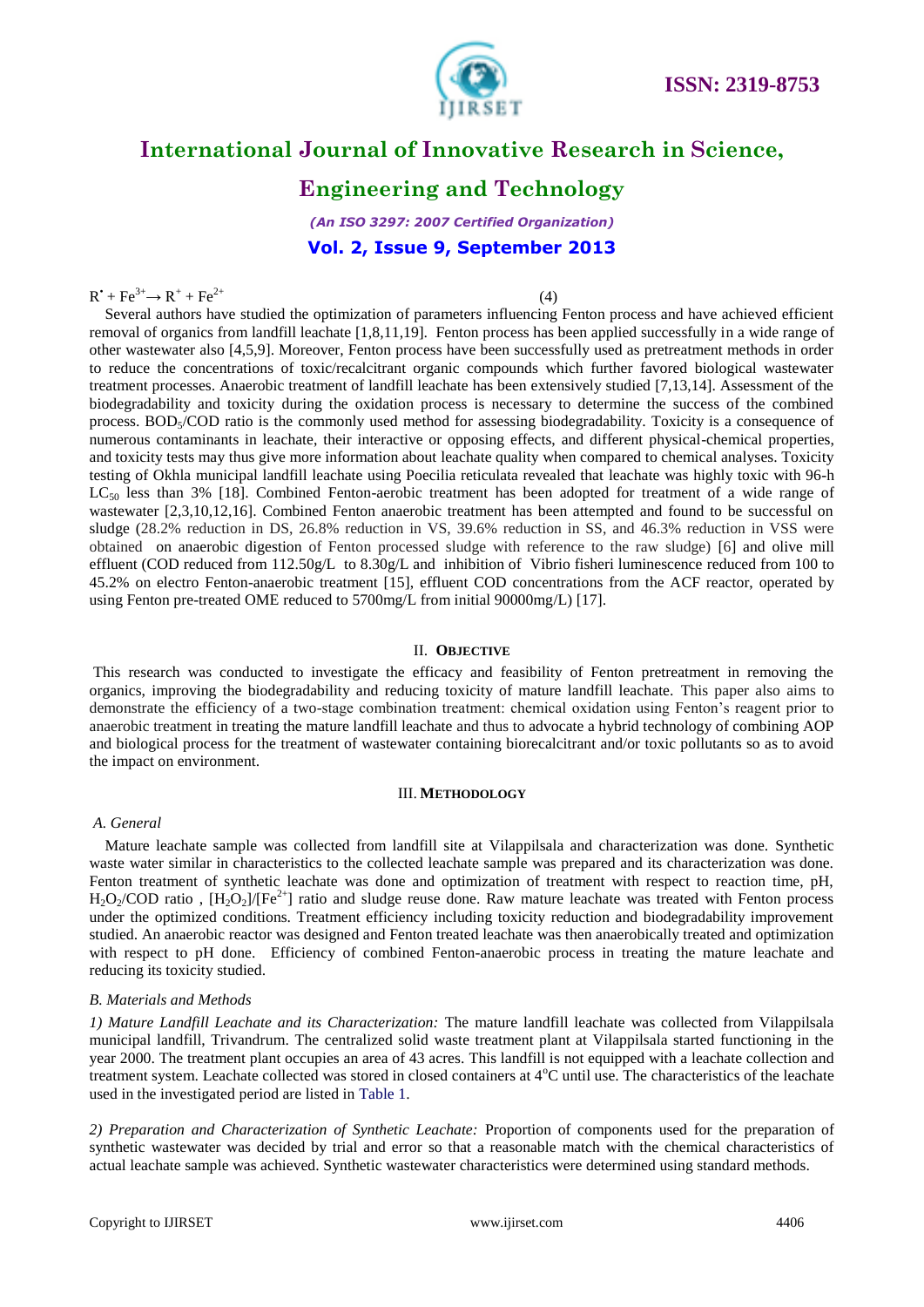

# **Engineering and Technology**

### *(An ISO 3297: 2007 Certified Organization)* **Vol. 2, Issue 9, September 2013**

*3) Analytical Methods:* The physical and chemical properties of the leachate were determined in accordance with standard methods (APHA,2005).Standard physical and chemical parameters, including; Turbidity, Conductivity, Temperature, Chemical oxygen demand (COD), Biochemical oxygen demand (BOD), Chlorides, Sulphate, Nitrate, Total solids, Total dissolved solids and Total suspended solids were determined.

4) Biodegradability and Toxicity Testing: Biodegradability was measured as BOD<sub>5</sub>/COD ratio. Toxicity testing done as per IS 6582-1971. Acute toxicity (LC<sub>50</sub>) of leachate determined using static 96h fish bioassay. LC<sub>50</sub> is the lethal concentration that causes death for 50% of the test organisms. Test organism, *Poecilia reticulata* (guppy fish) was obtained from a commercial dealer. Test fishes acclimatized for 10 days to laboratory conditions in dilution water. Dilution water had DO content above 4mg/L. Fish were fed fairly during the acclimatization period. Fish not fed for about 48hrs before the test and during the test. Preliminary test was done in order to find the desired range of concentration to be covered in the full scale test. Full-scale bioassay was done and  $LC_{50}$  was estimated graphically for raw, Fenton treated and Fenton-anaerobically treated leachate.

*5) Materials and Reagents for Fenton Process:* Fenton process was carried out in a 1000 ml beaker, and constant stirring done with magnetic stirrer. Reagents used include Hydrogen peroxide as oxidant, ferrous sulphate heptahydrate (FeSO<sub>4</sub>.7H<sub>2</sub>O) as source of Fe<sup>2+</sup>, NaOH and H<sub>2</sub>SO<sub>4</sub> solutions for pH adjustment.

*6) Materials and Inoculum for Anaerobic Process:* A 7L laboratory scale anaerobic reactor of height 40cm and diameter 15cm was used. The reactor was a cylindrical column made of cast iron. The reactor was provided with suitable arrangements for feeding, gas collection and draining of residues. The reactor was operated at ambient temperature. Gas production was measured using the water displacement method. Conc.H<sub>2</sub>SO<sub>4</sub> and NaOH was used for pH adjustment. A mix of anaerobic sludge from biogas plant, Sreekaryam and cow dung slurry was used as inoculum.

*7) Fenton Process:* Fenton process was carried out in batch mode in a glass beaker of 1L capacity. Fenton process is normally composed of four successive stages: pH adjustment, oxidation reaction, neutralization and coagulation, and precipitation. For oxidation to happen, pH of 500ml sample adjusted to the required value with Conc. $H_2SO_4$  and NaOH. A weighed amount of FeSO<sub>4</sub>·7H<sub>2</sub>O was added and dissolved under stirring to achieve the scheduled ferrous ions. The reaction was started by adding the required dose of 30% (w/w) hydrogen peroxide. The reaction solution stirred with a magnetic stirrer at a constant speed. After the required time, pH was neutralized to 7 to initiate coagulation. Stirrer turned off and the sludge allowed to get settled. Supernatant withdrawn from the reactor at pre-determined times and analyzed. A set of experiments was conducted and the optimum concentrations of  $H_2O_2$  and FeSO<sub>4</sub>·7H<sub>2</sub>O, optimal reaction time and pH found out. Effect of sludge reuse studied.

*8) Anaerobic Process:* Leachate treated with Fenton process was then treated anaerobically. Preparation of inoculum was done by mixing cow dung with anaerobic sludge. Start up of reactor was done by adding cow dung slurry and anaerobic sludge in the ratio 1:1. Then it was left for stabilization for about 14 days. After stabilization, the reactor was fed with leachate and kept for the desired HRT of 13 days. Leachate was allowed to stabilize under anaerobic condition. Optimization of pH was done. Biogas produced was collected by the water displacement method.

*9) Experimental set up* 



Copyright to IJIRSET [www.ijirset.com](http://www.ijirset.com/) 4407 Fig. 1 Experimental Setup for Fenton Process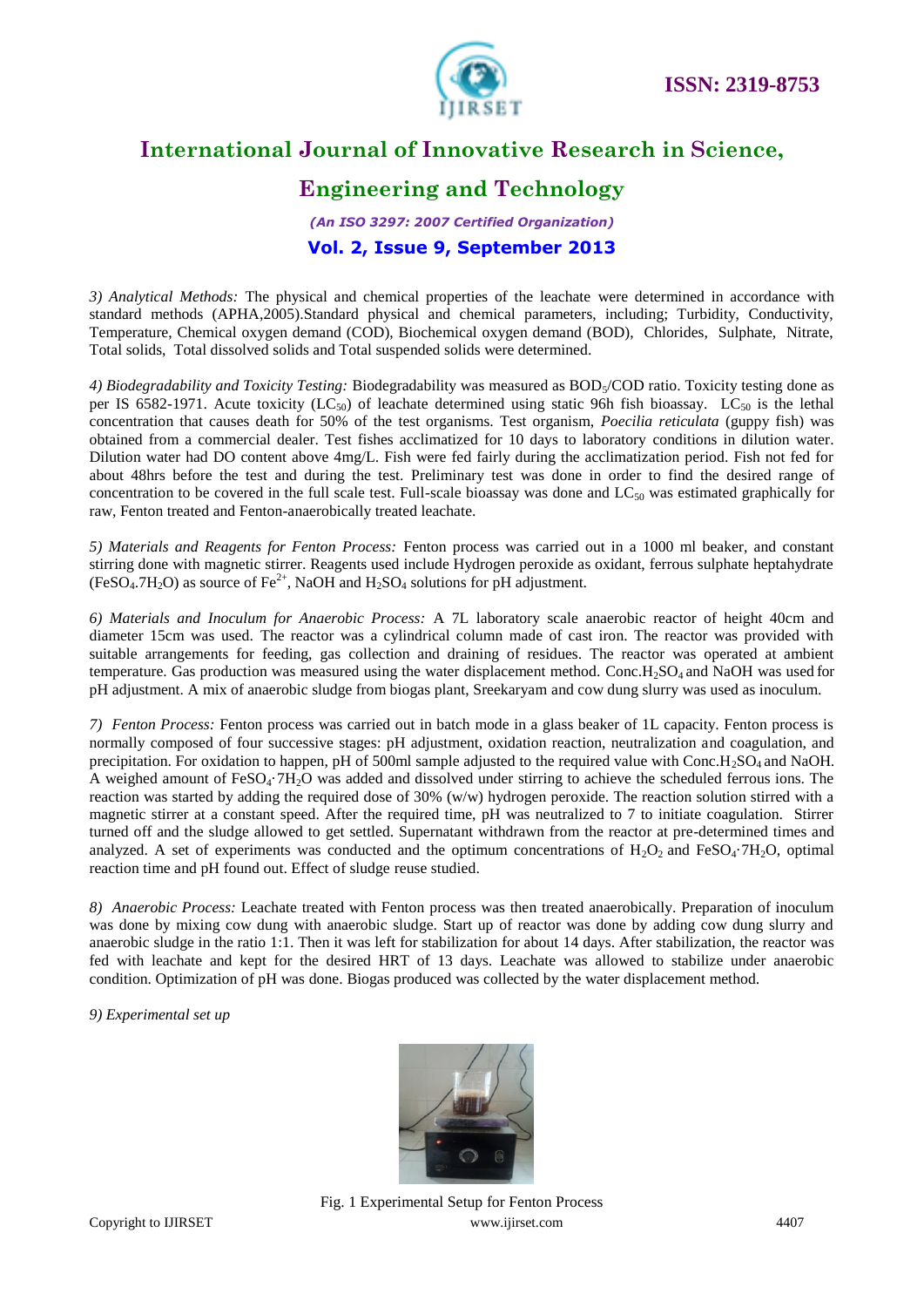

# **Engineering and Technology**

*(An ISO 3297: 2007 Certified Organization)* **Vol. 2, Issue 9, September 2013**



Fig. 2 Experimental Setup for Anaerobic Process



Fig. 3 Full scale bioassay test of raw leachate



Fig. 4 Full scale bioassay test of Fenton treated leachate



Fig. 5 Full scale bioassay test of Fenton-anaerobic treated leachate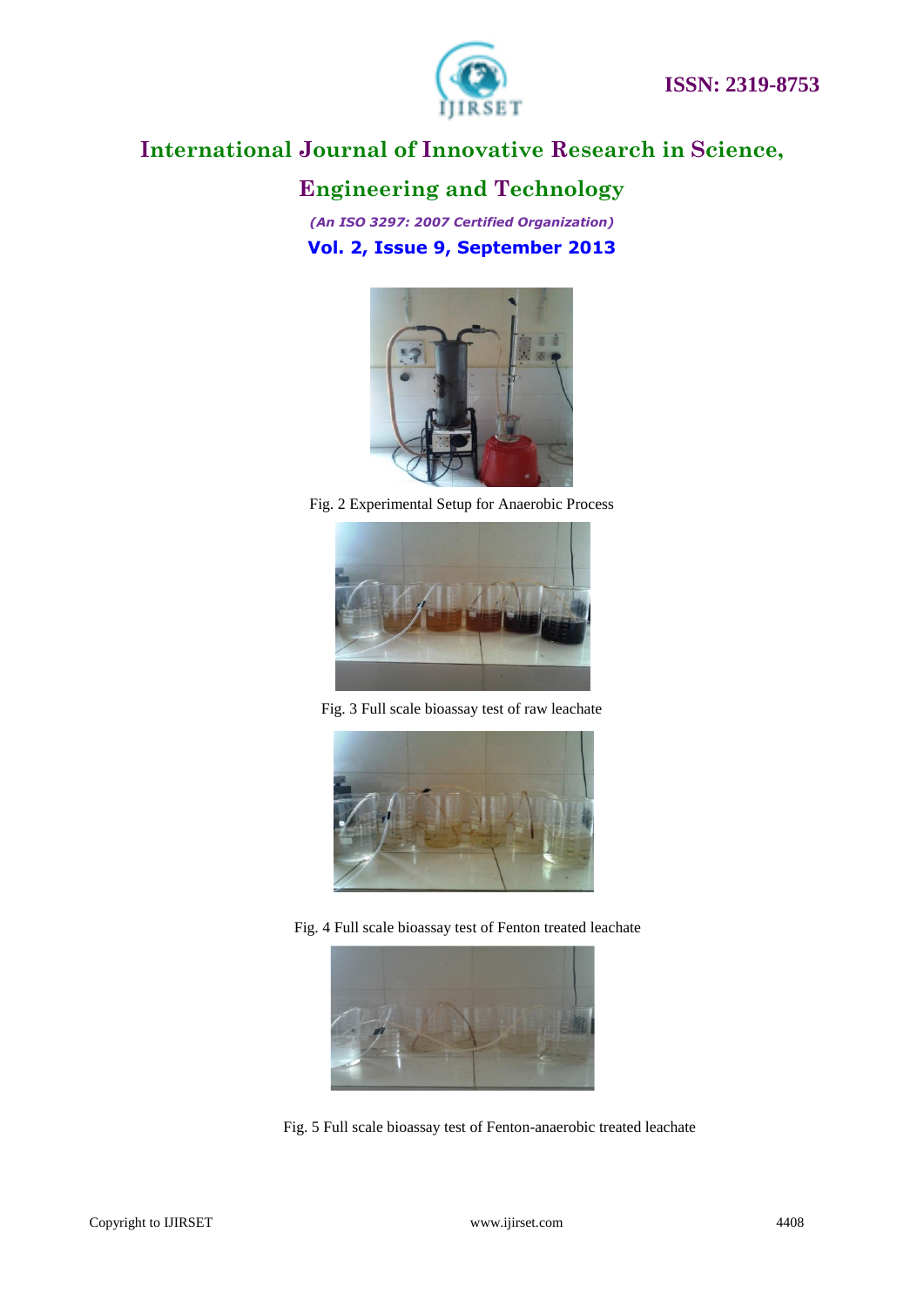



# **Engineering and Technology**

### *(An ISO 3297: 2007 Certified Organization)* **Vol. 2, Issue 9, September 2013**

#### IV.**RESULTS AND DISCUSSION**

*A. Characterization of Mature Landfill Leachate*

TABLE I

CHARACTERISTICS of COLLECTED LEACHATE

| <b>Parameter</b>                        | Value        |
|-----------------------------------------|--------------|
| рH                                      | 8            |
| Temperature( ${}^0C$ )                  | 30           |
| Colour                                  | <b>Black</b> |
| COD(mg/L)                               | 24000        |
| $BOD$ (mg/L)                            | 7500         |
| BOD <sub>5</sub> /COD                   | 0.3          |
| Total Solids (mg/L)                     | 17200        |
| Total dissolved solids(mg/L)            | 8000         |
| Total suspended solids $(mg/L)$         | 9200         |
| $VSS$ (mg/L)                            | 5612         |
| Chlorides $(mg/L)$                      | 210          |
| Sulphide $(mg/L)$                       | 160          |
| Turbidity(NTU)                          | 280          |
| Sulphate (mg/L)                         | 320          |
| Nitrates(mg/L)                          | 200          |
| Conductivity(micromho/cm)               | 17200        |
| Acute toxicity(96-hr LC <sub>50</sub> ) | 3.2%         |

#### *B. Characterization of Synthetic Leachate*

#### TABLE II

#### SYNTHETIC LEACHATE CHARACTERISTICS

| <b>Parameter</b>                | Value |
|---------------------------------|-------|
| pН                              | 7.8   |
| COD(mg/L)                       | 24860 |
| BOD (mg/L)                      | 6464  |
| BOD <sub>5</sub> /COD           | 0.26  |
| Total Solids (mg/L)             | 16400 |
| Total suspended solids $(mg/L)$ | 8000  |
| Turbidity(NTU)                  | 286   |
| Sulphates (mg/L)                | 355   |
| Nitrates(mg/L)                  | 298   |

#### *C. Fenton Process*

Optimization of Fenton Reaction condition using synthetic leachate was done. The effect of major parameters on the Fenton process for treating mature landfill leachate was evaluated in this study by the traditional one-factor-at-a-time method using a bench-scale batch reactor. These optimized parameters were reaction time, pH,  $H_2O_2$ /COD ratio,  $H_2O_2$ to Fe (II) molar ratio and sludge reuse.

Copyright to IJIRSET [www.ijirset.com](http://www.ijirset.com/) 4409 *1) Optimization of Reaction Time:* The objective of the first set of test was to determine the time required for the treatment. Stoichiometric weight ratio  $H_2O_2/COD=2.125$  calculated assuming complete oxidation of COD (1g COD =1g O<sub>2</sub> =0.03125 mol O<sub>2</sub> =0.0625 mol H<sub>2</sub>O<sub>2</sub>). Initial test conditions chosen were pH of 7.8, H<sub>2</sub>O<sub>2</sub>/COD ratio 2, H<sub>2</sub>O<sub>2</sub>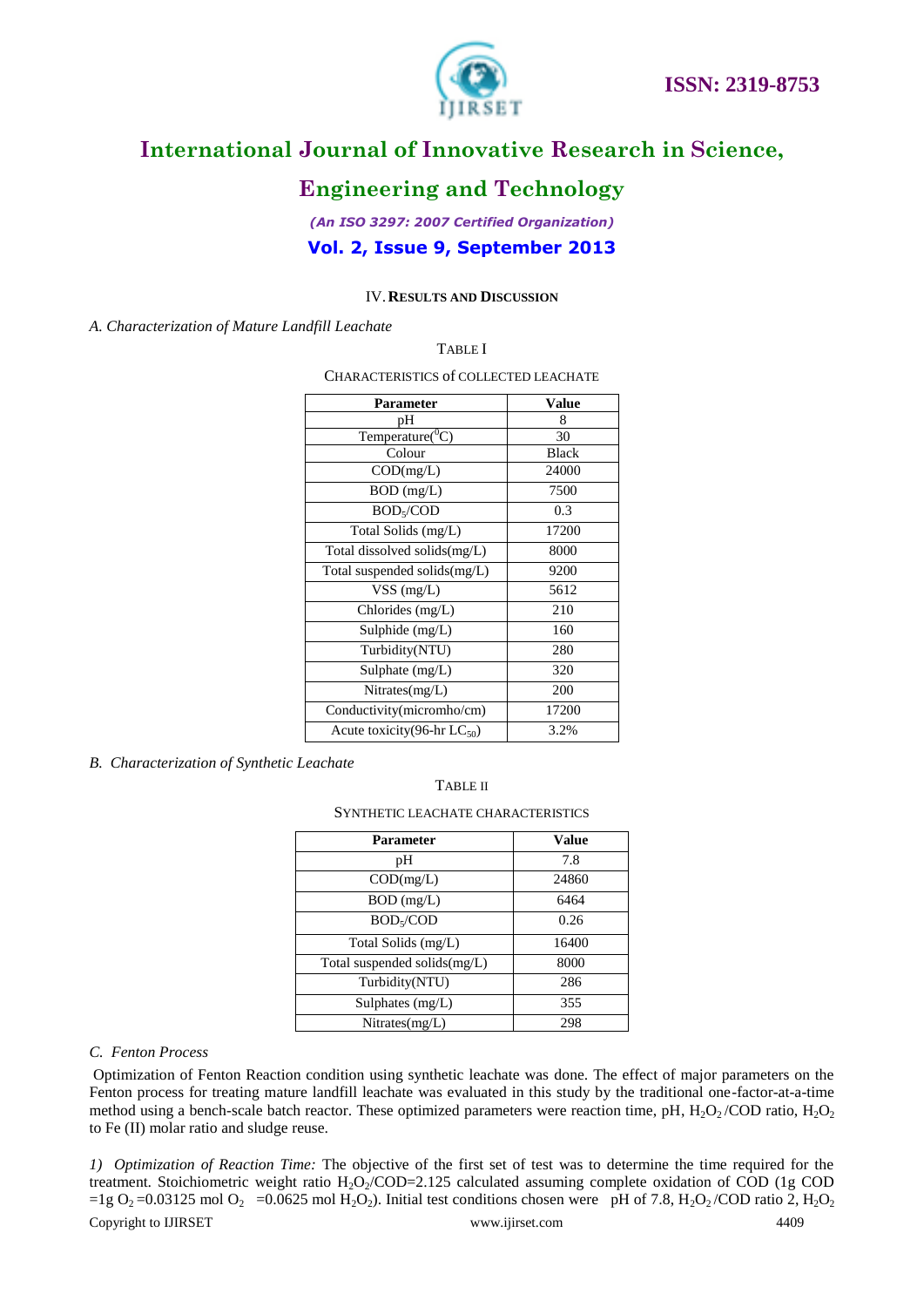

# **Engineering and Technology**

*(An ISO 3297: 2007 Certified Organization)* **Vol. 2, Issue 9, September 2013**

to Fe (II) molar ratio 50. Keeping these conditions, Fenton oxidation reaction time was varied from 15 to 75 min. Results showed that organic materials were rapidly degraded by Fenton reagents. Most of the removal occurred in first 30 min after which only a minor reduction in removal was observed. Lower residence times will allow energy savings for stirring.



Fig. 6 Effect of reaction time on Fenton treatment (pH =7.8, T=30<sup>0</sup>C, H<sub>2</sub>O<sub>2</sub>/COD=2, [H<sub>2</sub>O<sub>2</sub>]/ [Fe<sup>2+</sup>] = 50)

*2) Optimization of pH:* The tested pH range was 1 to 9 using a dosage of H<sub>2</sub>O<sub>2</sub>/COD ratio 2, H<sub>2</sub>O<sub>2</sub> to Fe (II) molar ratio 50 and the reaction carried out for the optimized time period 30 min. Results from the pH study showed that maximum

removal occurred at pH levels below 5. This is because of the fact that OH**●** radical are effectively produced under acidic pH. Increasing the pH above 5 decreased the removal efficiencies and in the acidic range itself pH 3 produced slightly better results.



Fig. 7 Effect of pH on Fenton treatment (Reaction time =30 minutes, T=30<sup>0</sup>C, H<sub>2</sub>O<sub>2</sub>/COD=2, [H<sub>2</sub>O<sub>2</sub>]/[Fe<sup>2+</sup>] = 50)

*3) Optimization of H2O<sup>2</sup> Dosage:* In Fenton's reagent, hydrogen peroxide is catalyzed by ferrous iron to produce the active OH<sup>•</sup> radical; and hence it is important to optimize the dosage of both  $H_2O_2$  and  $Fe^{2+}$ . When the peroxide dose was varied over a range of 1 to 5mg/L per mg/L of COD at a pH of 3 and an  $H_2O_2$  to Fe (II) molar ratio of 50 and oxidized for a 30min reaction time, an increase in oxidation efficiency up to mass ratio 3 was observed, after which slight reduction in removal was observed due to the fact that excessive reagent produce the hydroxyl radical scavenging effect.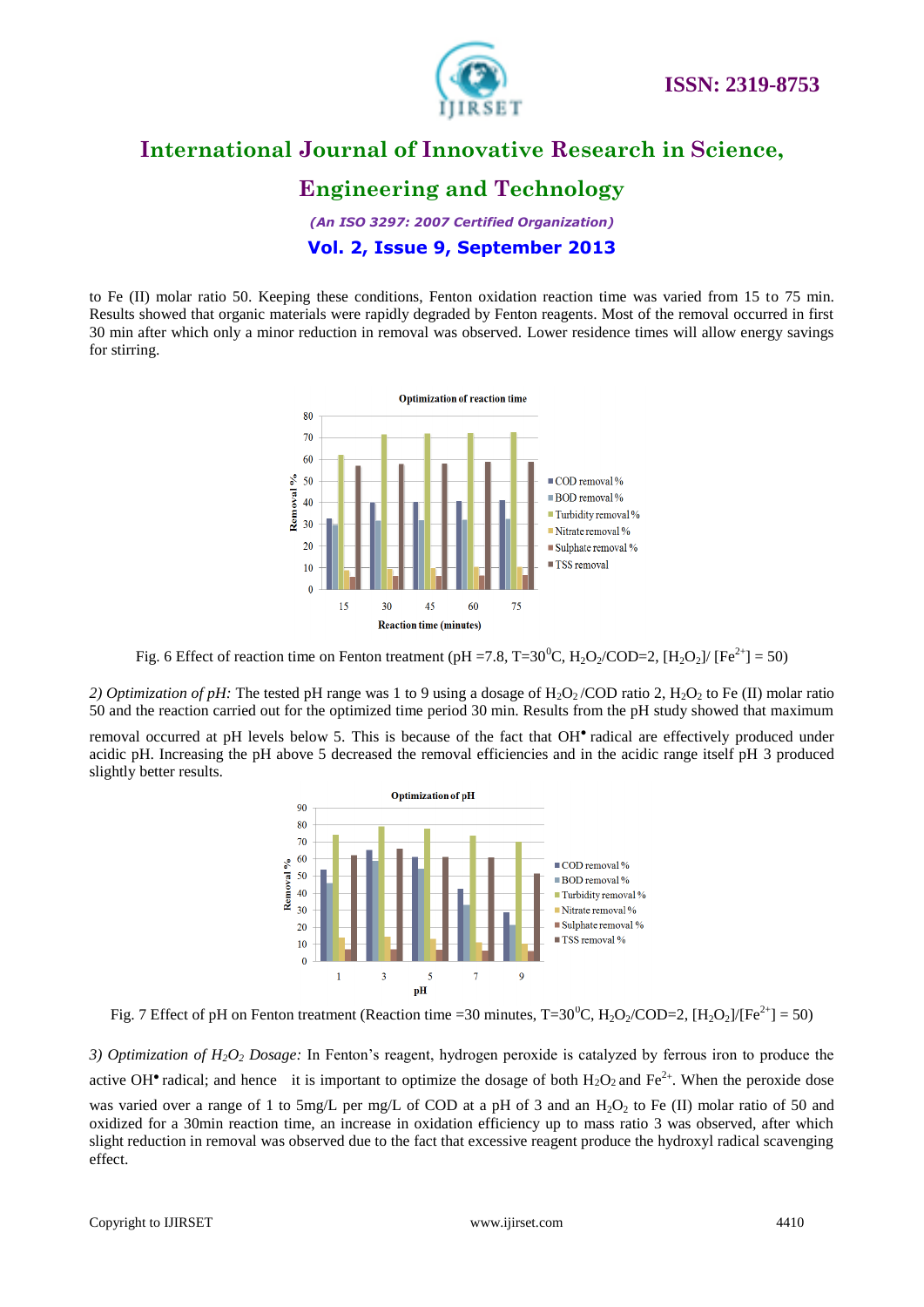

# **Engineering and Technology**

*(An ISO 3297: 2007 Certified Organization)* **Vol. 2, Issue 9, September 2013**



Fig. 8 Effect of H<sub>2</sub>O<sub>2</sub> dosage on Fenton treatment (Reaction time =30minutes, pH=3, T=30<sup>0</sup>C, [H<sub>2</sub>O<sub>2</sub>]/[Fe<sup>2+</sup>] = 50)

*4) Optimization of Fe2+ Dosage:* The molar ratio of H2O2:Fe2+ is important since too little iron will result in unutilized  $H_2O_2$  and excessive Fe<sup>2+</sup> will destroy produced OH<sup>•</sup> radical. When  $H_2O_2$  to Fe (II) molar ratio was varied over a range

of 1 to 100 at a pH of 3, reaction time 30 min and  $H_2O_2/CD$  ratio 3, an increase in the removal efficiency up to a molar ratio of 15 was observed, after which reduction in removal happened.



Fig. 9 Effect of Fe<sup>2+</sup> dosage on Fenton treatment (Reaction time=30minutes, pH=3, T=30<sup>0</sup>C, H<sub>2</sub>O<sub>2</sub>/COD=3)

*5) Effect of Sludge Reuse:* Sludge was recycled into the influent to find out the effect of sludge accumulation in Fenton treatment process. Recycling of 3g Fenton sludge per litre of influent enhanced the COD removal efficiency up to a significant level.



Fig. 10 Effect of sludge recycling on Fenton treatment (Reaction time=30minutes, pH=3, T=30<sup>0</sup>C, H<sub>2</sub>O<sub>2</sub>/COD=3,

$$
[H_2O_2]/[Fe^{2+}] = 15
$$
  
www.ijirset.com 4411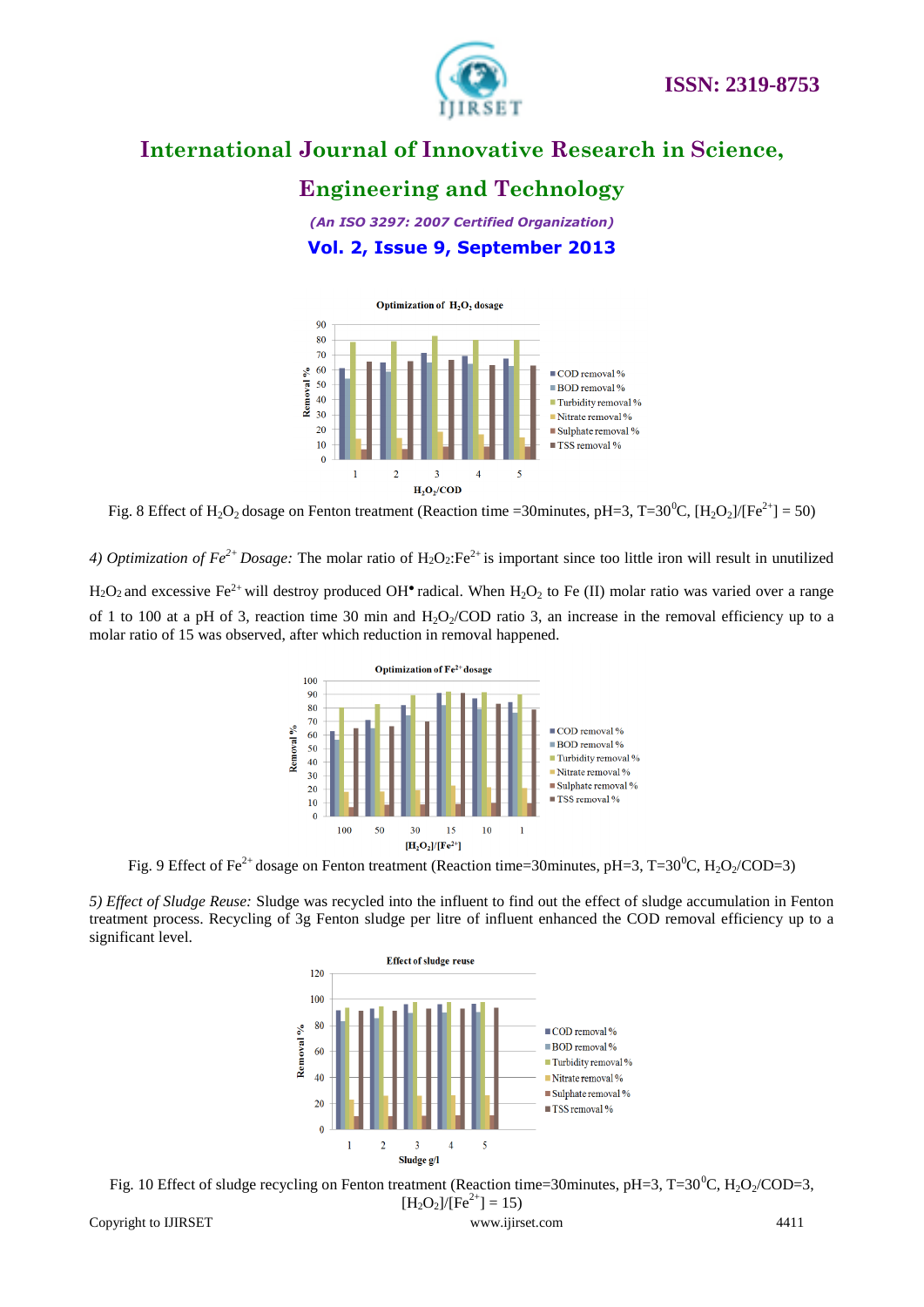

# **Engineering and Technology**

*(An ISO 3297: 2007 Certified Organization)* **Vol. 2, Issue 9, September 2013**

*6) Treatment of Raw Leachate Using Optimized Reaction Conditions:* Optimized Fenton reaction conditions of reaction time 30 min, pH 3,  $H_2O_2/COD$  ratio 3,  $H_2O_2$  to Fe (II) molar ratio 15 and 3g/L sludge reuse applied to raw leachate. The Fenton treatment removed 92.1%, 83.5%, 94.2%, 18.86%, 11% and 96.6% removal of COD, BOD, turbidity, nitrate, sulphate and TSS respectively. Biodegradability of leachate improved to 0.65 and toxicity reduced to 6.3%.



Fig. 11 Removal efficiency of raw and synthetic leachate upon Fenton treatment



Fig. 12 Biodegradability of raw and synthetic leachate after Fenton process

#### *D. Anaerobic Treatment of Fenton Treated Leachate*

Fenton treated leachate at pH 7 with improved biodegradability and reduced toxicity was fed to anaerobic reactor and allowed to stabilize under an HRT of 13 days. pH variation of 6 and 8 was also attempted in order to study the variation in treatment efficiency and it was observed that slightly higher removal occurred at pH 7 itself.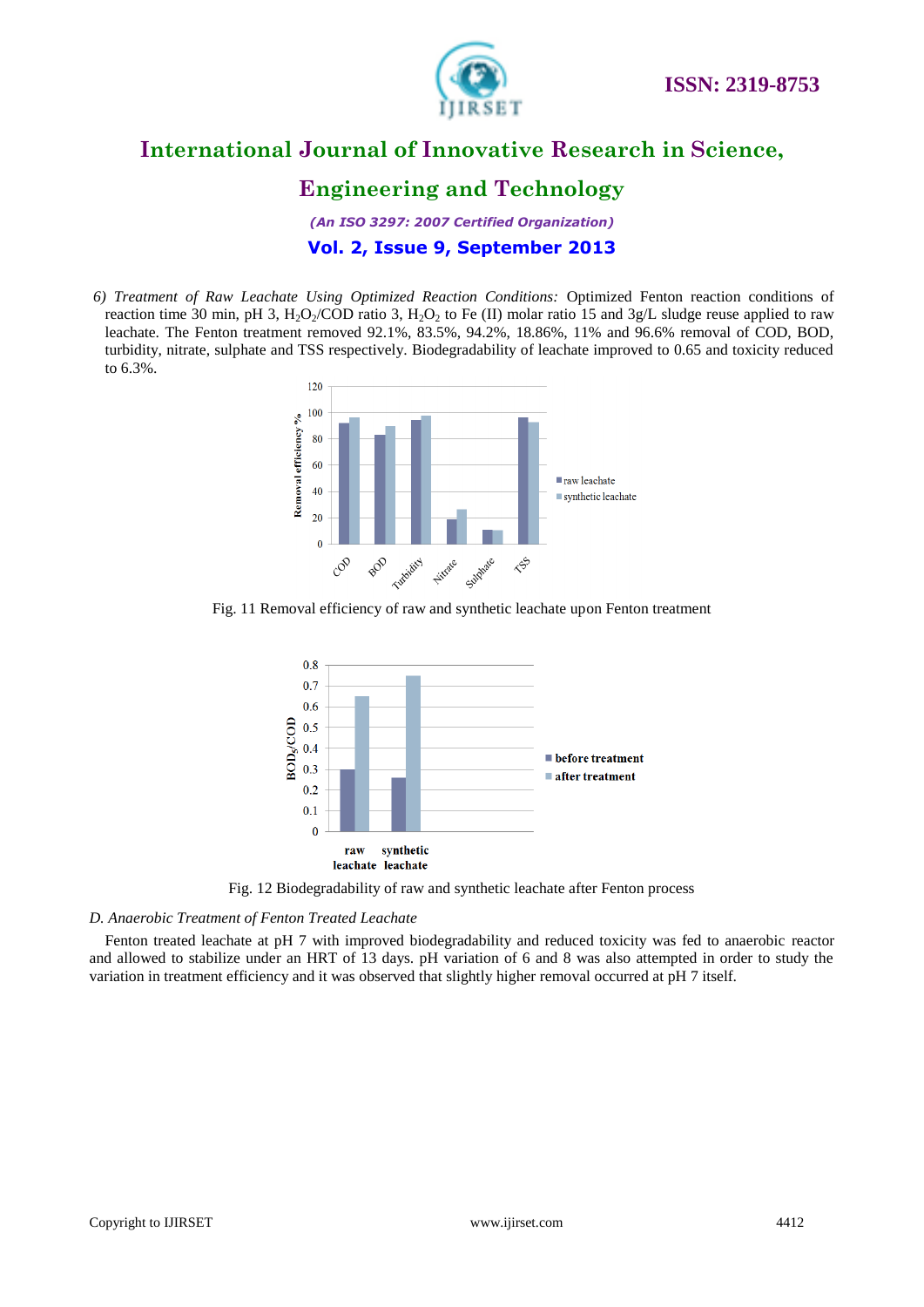

# **Engineering and Technology**

*(An ISO 3297: 2007 Certified Organization)* **Vol. 2, Issue 9, September 2013**



Fig. 13 Effect of pH on anaerobic treatment efficiency of Fenton pretreated leachate

CHARACTERISTICS OF RAW, FENTON TREATED AND FENTON-

| ANAEROBIC TREATED LEACHATE |          |         |           |
|----------------------------|----------|---------|-----------|
| Parameter                  | Raw      | Fenton  | Fenton-   |
|                            | leachate | treated | anaerobic |
|                            |          |         | treated   |
| COD(mg/L)                  | 24000    | 1896    | 189.6     |
| BOD(mg/L)                  | 7500     | 1237.5  | 24.75     |
| Turbidity(NTU)             | 280      | 16.24   | 11.69     |
| Nitrates(mg/L)             | 200      | 162.28  | 48.8      |
| Sulphate $(mg/L)$          | 320      | 284.8   | 170.88    |
| $TSS$ (mg/L)               | 9200     | 312.79  | 68.18     |



Fig. 11 Raw, Fenton treated and Fenton-anaerobic treated leachate

#### V. **CONCLUSION**

Landfill leachate obtained from the Vilappilsala landfill site was treated using combined chemical-biological process. Based on the test results of each treatment, optimal operating conditions identified. Fenton treatment at optimized conditions (pH 3, reaction time 30min, H<sub>2</sub>O<sub>2</sub>/COD ratio 3,  $[H_2O_2]/[Fe^{2+}]$  ratio 15 and 3g/L sludge recycling) removed 92.1%,83.5%,94.2%,18.86%,11% and 96.6% of COD, BOD, turbidity, nitrate, sulphate and TSS respectively.